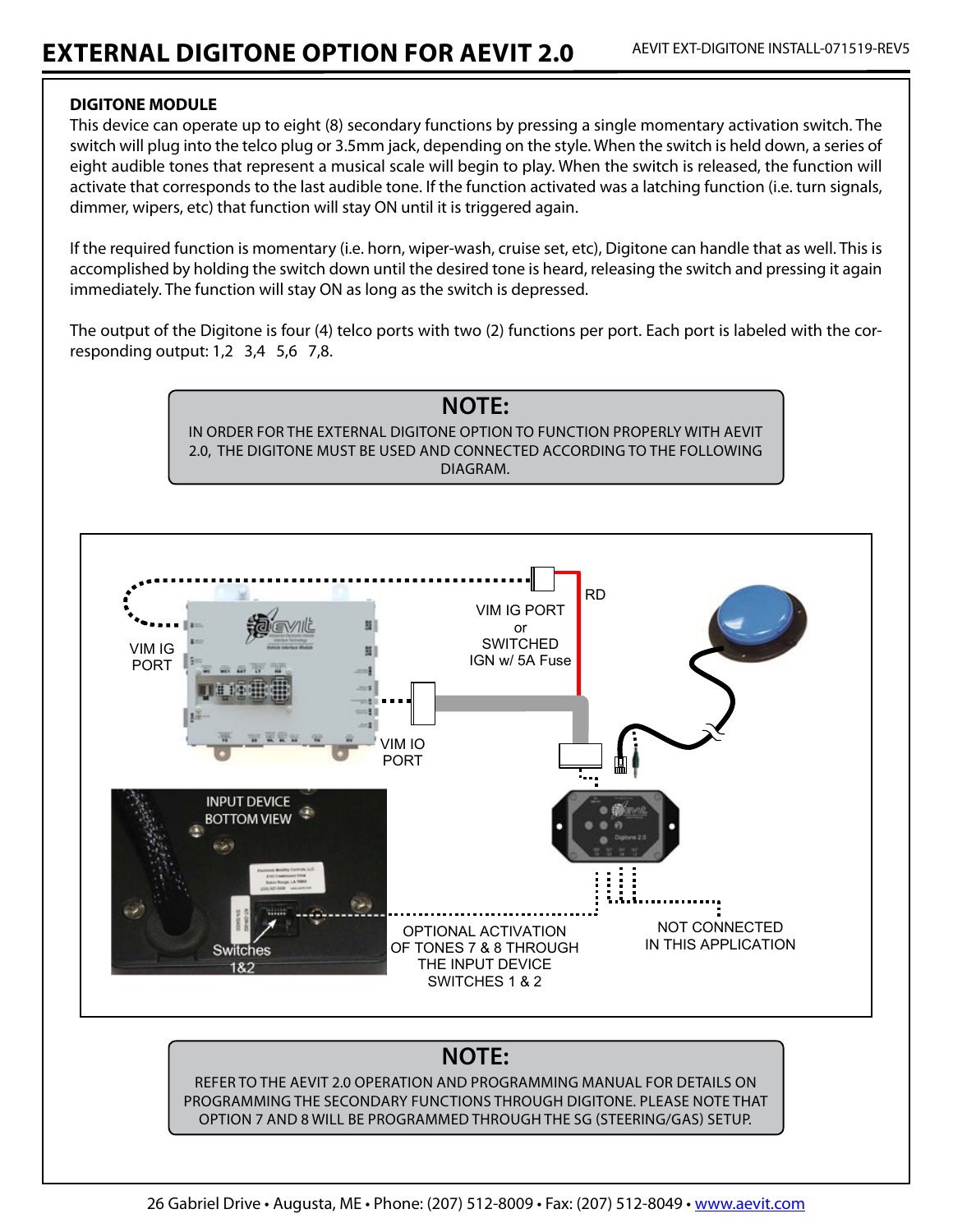# **STAND ALONE DIGITONE 2.0**

## **DIGITONE MODULE (STAND ALONE APPLICATIONS)**

This device can operate up to eight (8) secondary functions by pressing a single momentary activation switch. The switch will plug into the telco plug or 3.5mm jack, depending on the style. When the switch is held down, a series of eight audible tones that represent a musical scale will begin to play. When the switch is released, the function will activate that corresponds to the last audible tone. If the function activated was a latching function (i.e. turn signals, dimmer, wipers, etc) that function will stay ON until it is triggered again.

If the required function is momentary (i.e. horn, wiper-wash, cruise set, etc), Digitone can handle that as well. This is accomplished by holding the switch down until the desired tone is heard, releasing the switch and pressing it again immediately. The function will stay ON as long as the switch is depressed.

The output of the Digitone is four (4) telco ports with two (2) functions per port. Each port is labeled with the corresponding output:  $1,2$  3,4 5,6 7,8.



## **WARNING:**

DISCONNECT ALL MODULE INTERFACE TELCO CORDS BEFORE PERFORMING THE TIME DELAY ADJUSTMENT.